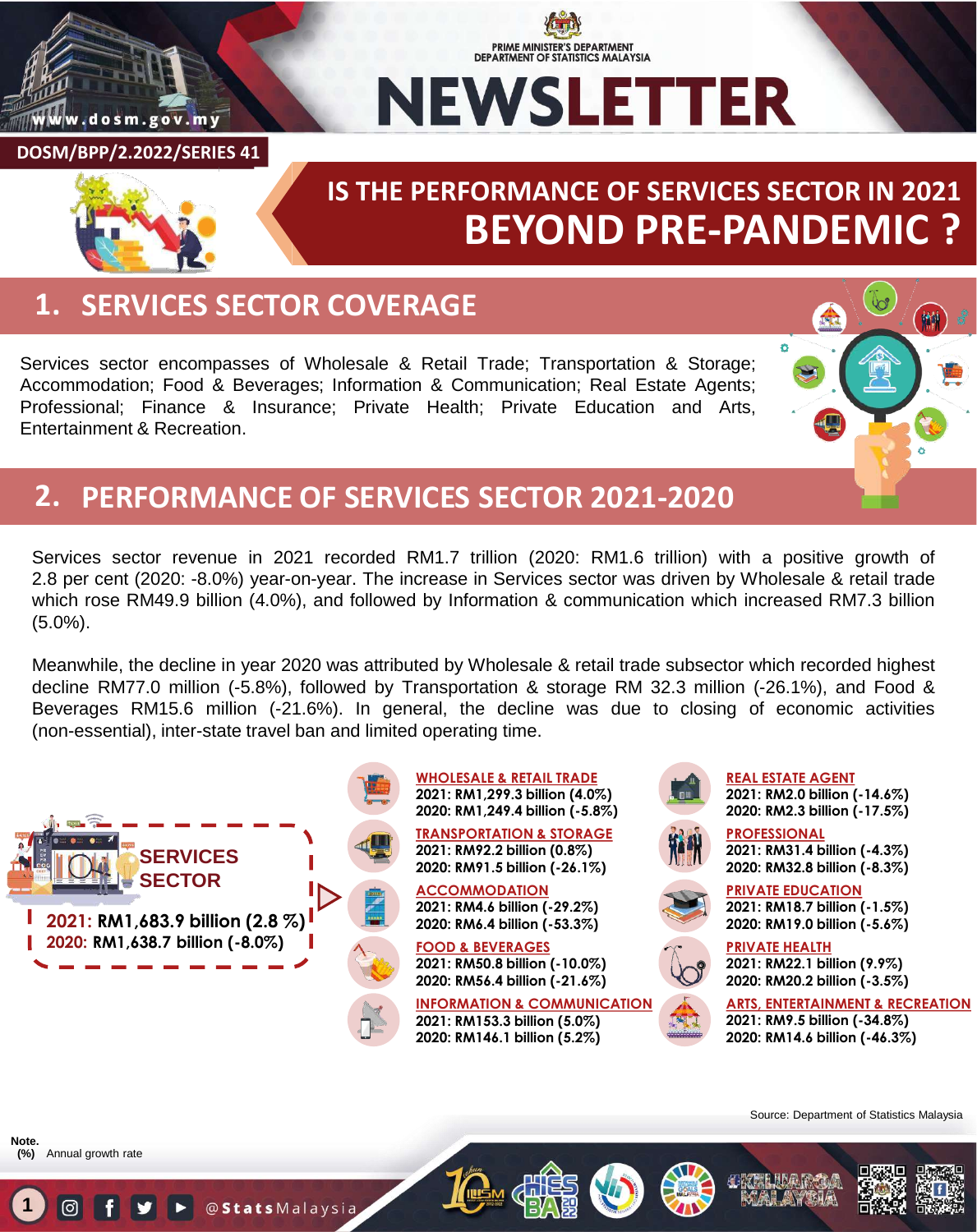#### **3.1 Performance of Services Sector**

**Chart 3.1: Performance of Services Sector (in Index Points), 2021 against 2019 (Pre-pandemic)**



**Note.**

**2**

 $\boxed{0}$ 

- **1.** Year 2019 is used as a reference which referred to pre-pandemic period which equivalent to 100.0
- The index above 100.0 means the performance of the subsector is better than in 2019 **2.**
- The index below 100.0 means the performance of the subsector is less than in 2019 **3.**
- The annual revenue of the Services sector was 5.5 points less compared to pre-pandemic.
- Performance below pre-pandemic:
	- Wholesale & Retail Trade: less 2.0 points
	- Transportation & Storage: less 25.5 points
	- Food & Beverages: less 29.5 points
	- Professional: less 12.3 points
	- Arts, Entertainment & Recreation: less 65.0 points
	- Private Education: less 7.0 points
	- Accommodation: less 67.0 points
	- Real Estate Agent: less 29.5 points
- Performance above pre-pandemic:
	- Information & Communication: over 10.5 points
	- Private Health: up 6.0 points

#### **3.2 Performance of Wholesale & Retail Trade Subsector**

- The annual sales value of the Wholesale & retail trade subsector was 2.0 points less compared to pre-pandemic.
- Performance below pre-pandemic:
	- Motor Vehicle: less 17.7 points
	- Retail Trade: less 0.8 points
- Performance above pre-pandemic:
	- Wholesale Trade: over 0.6 points

 $\triangleright$  @ Stats Malaysia



**Chart 3.2: Performance of Wholesale & Retail Trade Subsector**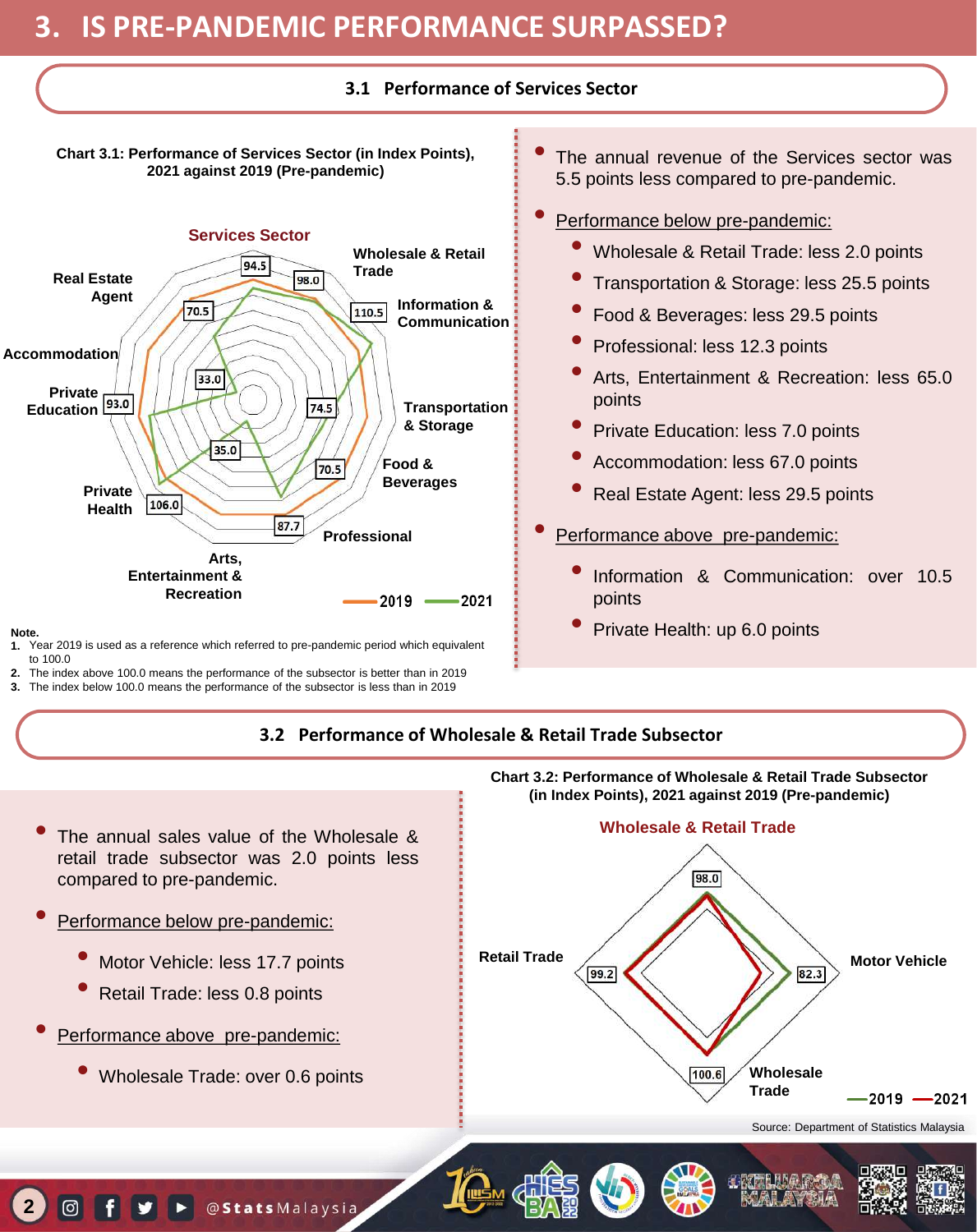



- The annual revenue of the Transportation & storage subsector was 25.5 points less compared to pre-pandemic.
- Performance below pre-pandemic:
	- Land Transport: less 24.5 points
	- Water Transport: less 10.2 points
	- Air Transport: less 78.2 points
	- Warehousing & Support Activities: less 9.9 points
- Performance above pre-pandemic:
	- Post & Courier: up 37.9 points

#### **3.4 Performance of Accommodation Subsector**



• The annual revenue of the Accommodation subsector was 67.0 points less compared to pre-pandemic.

- Performance below pre-pandemic:
	- By star rating:
		- <sup>3</sup> Star hotel: less 56.6 points
		- <sup>4</sup> Star hotel: less 57.8 points
		- <sup>5</sup> Star hotel: less 70.8 points
		- Others: less 86.2 points
- Performance below pre-pandemic:
	- By location:
		- Beach: less 66.7 points
		- Hill: less 69.3 points
		- Town: less 66.4 points

Source: Department of Statistics Malaysia



Others refers to no star, 1 and 2 star / orchid rating

**Note. \***

**3**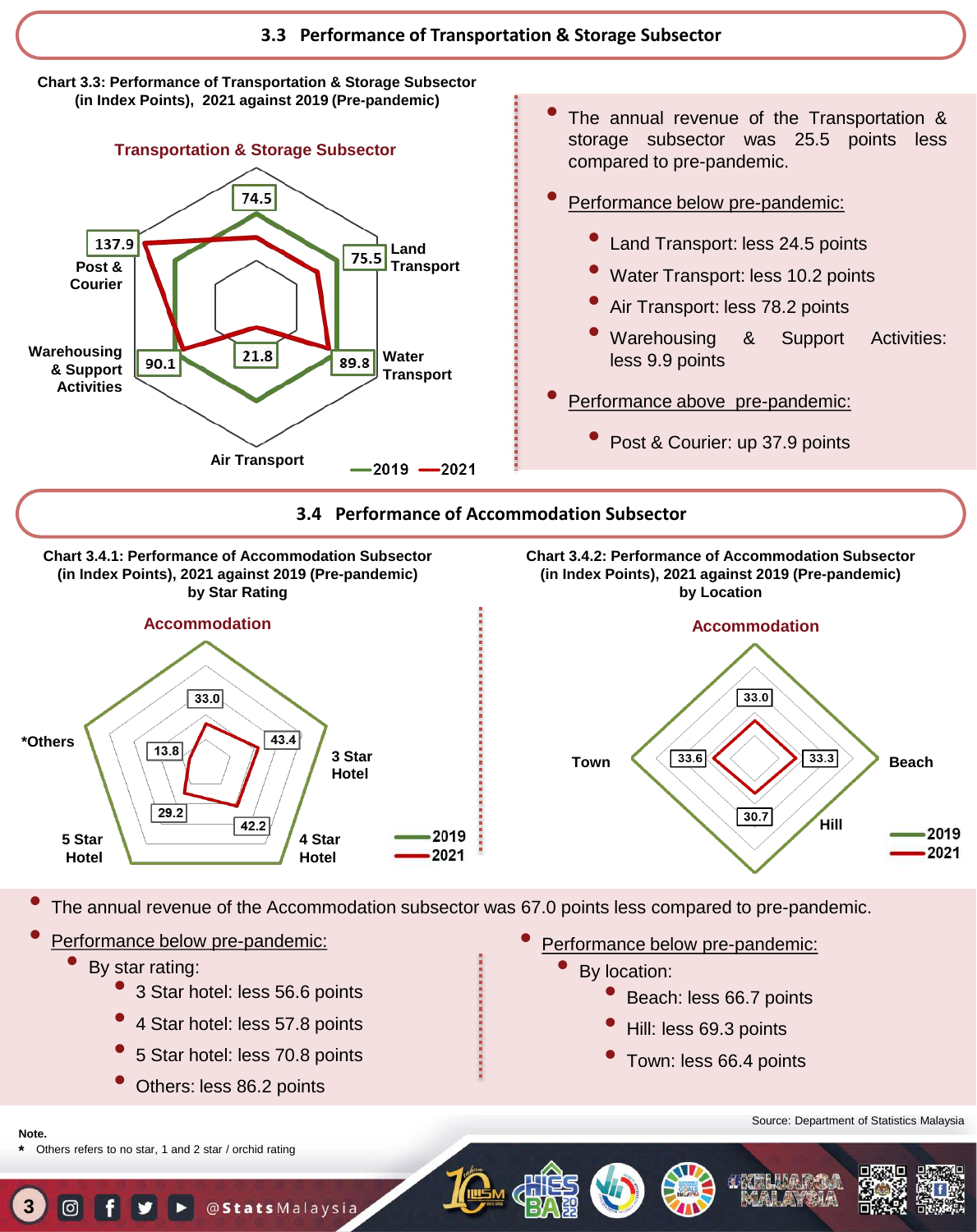**Chart 3.5: Performance of Food & Beverages Subsector (in Index Points), 2021 against 2019 (Pre-pandemic)**



- The annual revenue of the Food & beverages subsector was 29.5 points less compared to pre-pandemic.
- Performance below pre-pandemic:
	- Food: less 26.1 points
	- Catering: less 68.5 points
	- Beverages: less 28.4 points

#### **3.6 Performance of Information & Communication Subsector**

- The annual revenue of the Information & communication subsector was 10.5 points up compared to pre-pandemic.
- Performance below pre-pandemic:
	- Publishing: less 12.1 points
	- Cinema: less 44.4 points
- Performance above pre-pandemic:
	- Broadcasting: over 10.1 points
	- Telecommunications: up 14.5 points
	- Computer: over 6.9 points
	- Information: up 9.8 points

**4**

 $\lceil$ 



**Chart 3.6: Performance of Information & Communication Subsector (in Index Points), 2021 against 2019 (Pre-pandemic)**

 $-2019 - 2021$ 

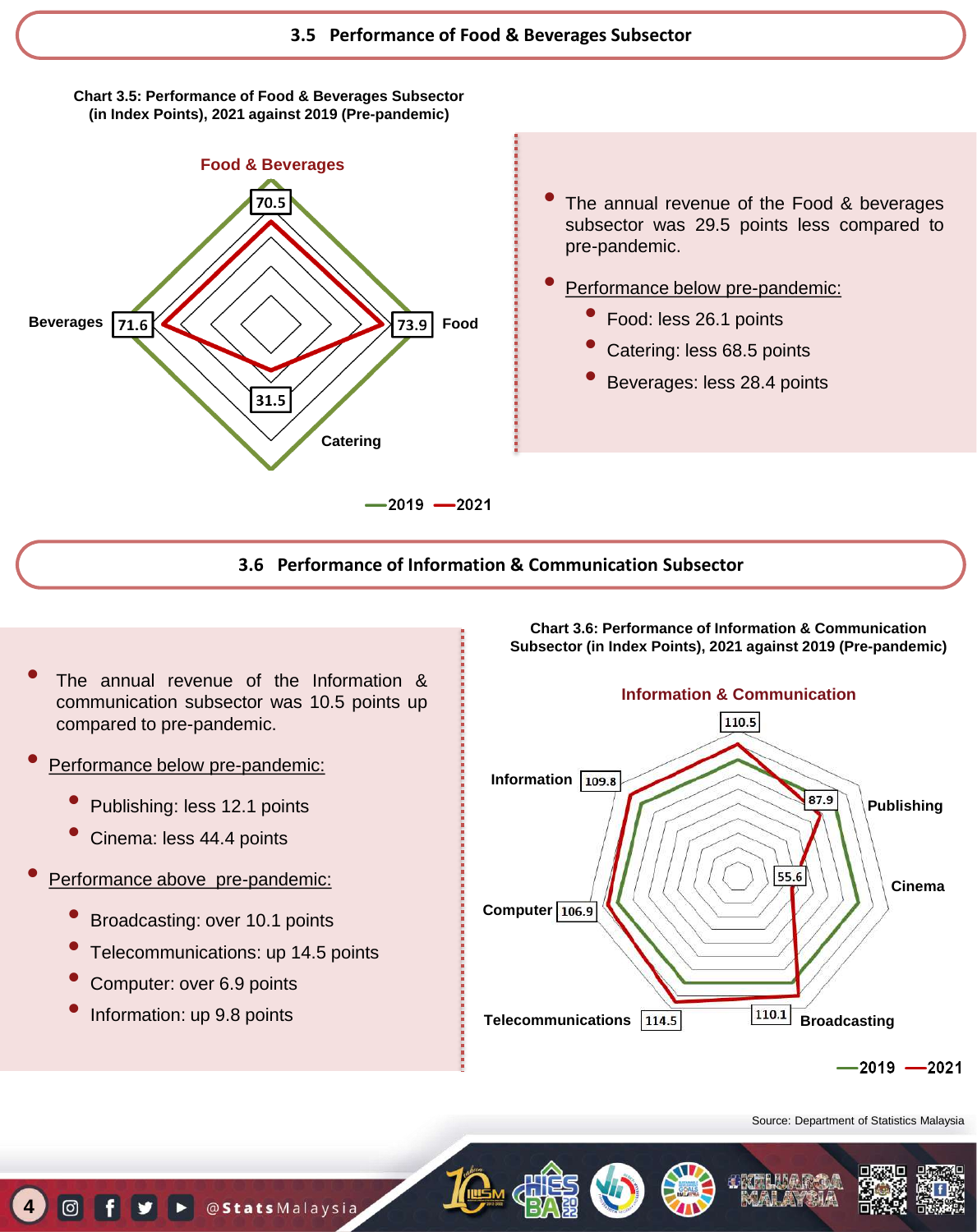**Chart 3.7: Performance of Finance & Insurance Subsector (in Index Points), 2021 against 2019 (Pre-pandemic)**



StatsMalaysia

**5**

Of y

- The annual revenue of the Finance & insurance subsector was 12.9 points up compared to pre-pandemic.
- Performance below pre-pandemic:
	- Finance: over 11.8 points
	- Insurance: up 16.1 points

**3.8 Performance of Real Estate Agents Subsector** 

**Chart 3.8: Performance of Real Estate Agents Subsector (in Index Points), 2021 against 2019 (Pre-pandemic)**

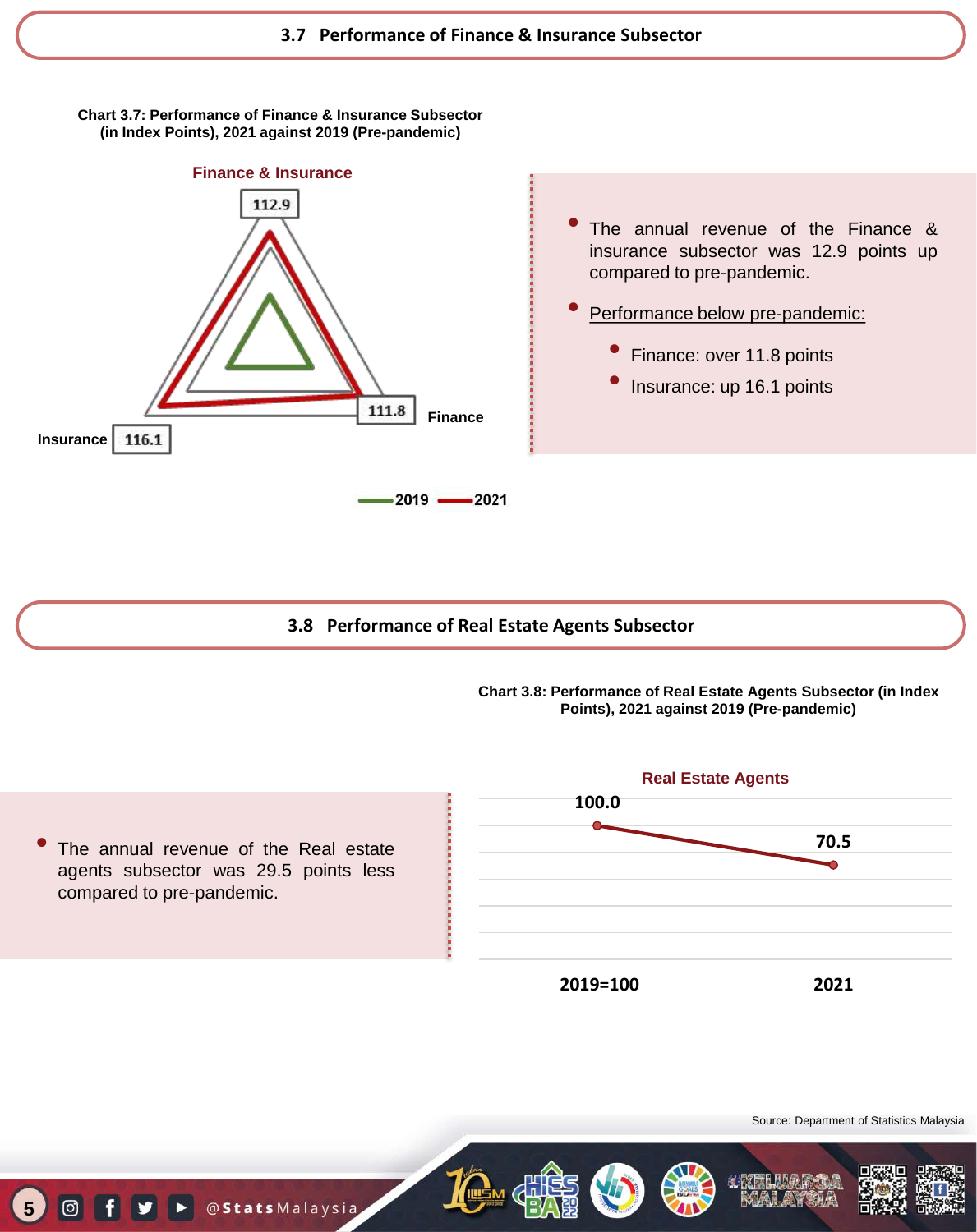



- The annual revenue of the Professional subsector was 12.3 points less compared to pre-pandemic.
- Performance below pre-pandemic:
	- Engineering: less 18.7 points
	- Legal: less 4.6 points
	- Architectural: less 16.9 points
	- Surveyorless less 19.1 points
	- Veterinary: less 25.4 points
- Performance above pre-pandemic:
	- Accounting: over 2.4 points

#### **3.10 Performance of Private Education Subsector**

- The annual revenue of the Private education subsector was 7.0 points less compared to pre-pandemic.
- Performance below pre-pandemic:

**6**

 $\boxed{0}$ 

- Primary Education: less 7.0 points
- Secondary Education: less 7.6 points
- Higher Education: less 7.0 points
- Other Education;less 6.4 points





 $-2019 - 2021$